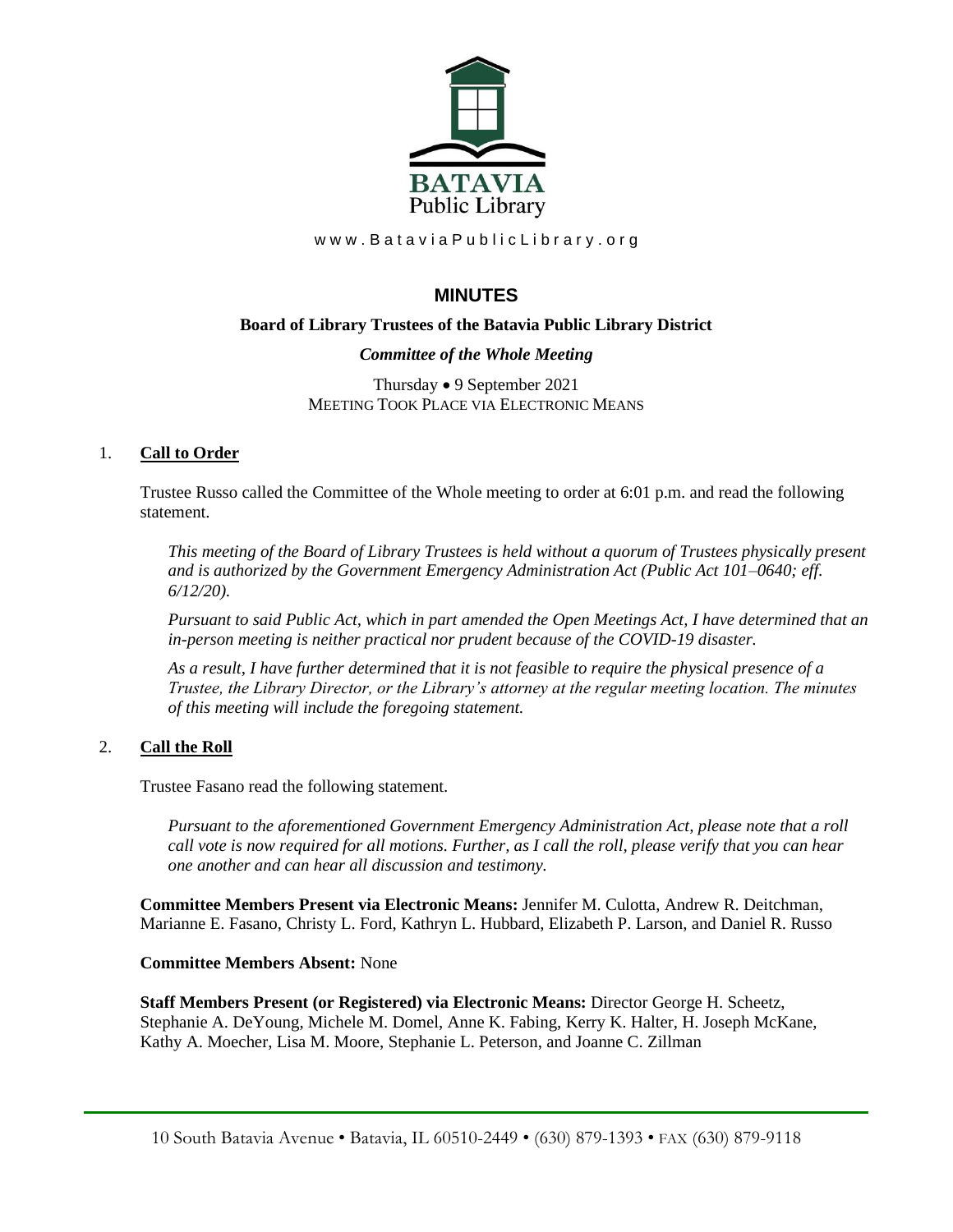**Visitors Present via Electronic Means:** Paul Armstrong, chief information Officer, Webit Services Inc.; Anne K. Fabing and Colleen C. Fabing, owners, Flyleaf Bakery Café; and Thomas Weiman, practice leader, ClientFirst Technology Consulting / ClientFirst Consulting Group LLC

**Visitors Present via Electronic Means:** Paul Armstrong, chief information officer, Webit Services Inc.; and Thomas Weiman, practice leader, ClientFirst Consulting Group LLC

### 3. **Comments from the Audience**

There were no comments from the audience.

#### 4. **Approve the Agenda**

Trustee Russo asked whether there were any changes to the agenda.

Motion by Trustee Hubbard to approve the agenda, as presented. Seconded by Trustee Fasano. Roll Call: Trustee Culotta, aye; Trustee Deitchman, aye; Trustee Fasano, aye; Trustee Ford, aye; Trustee Hubbard, aye; Trustee Larson, aye; Trustee Russo, aye. The motion carried, 7–0.

5. **Approve the Minutes:** Committee of the Whole Meeting, Thursday, 5 August 2021

Trustee Russo stated that consideration of the minutes for Thursday, 5 August 2021, was deferred to a future meeting at the request of Director Scheetz.

### 6. **Telecommunications & Information Technology** (Standing Committee on Facilities)

#### a. **New Telephone System** (ClientFirst Consulting Group LLC)

Trustee Russo stated that the purpose of this agenda item was to present an overview of the selection process and a recommendation for a new telephone system.

Director Scheetz noted that this project is based, in part, on the Library's Technology Plan and relates to the Library's Capital Asset.

Director Scheetz reported that, at a special meeting on Tuesday, 1 December 2020, the Board of Library Trustees selected ClientFirst Consulting Services LLC, of Schaumburg, Illinois, as the Library's consultant for the selection of a new telephone system.

—————

Director Scheetz introduced Thomas Weiman, practice leader, ClientFirst Technology Consulting, who presented a detailed overview of the selection process, which resulted in three proposals.

- B&B Networks Inc., of West Chicago, Illinois, which proposed a system from Mitel Networks Corporation
- Telcom Innovations Group LLC, of Itasca, Illinois, which proposed a system from Mitel Networks Corporation
- Vertical Communications Inc., of Dublin, Ohio, which proposed cloud-based system from 8x8 Inc.

Weiman described the evaluation and assessment process, noted that the complementary project to upgrade network switches was pulled from the proposals (see Agenda Item 6 b), and recommended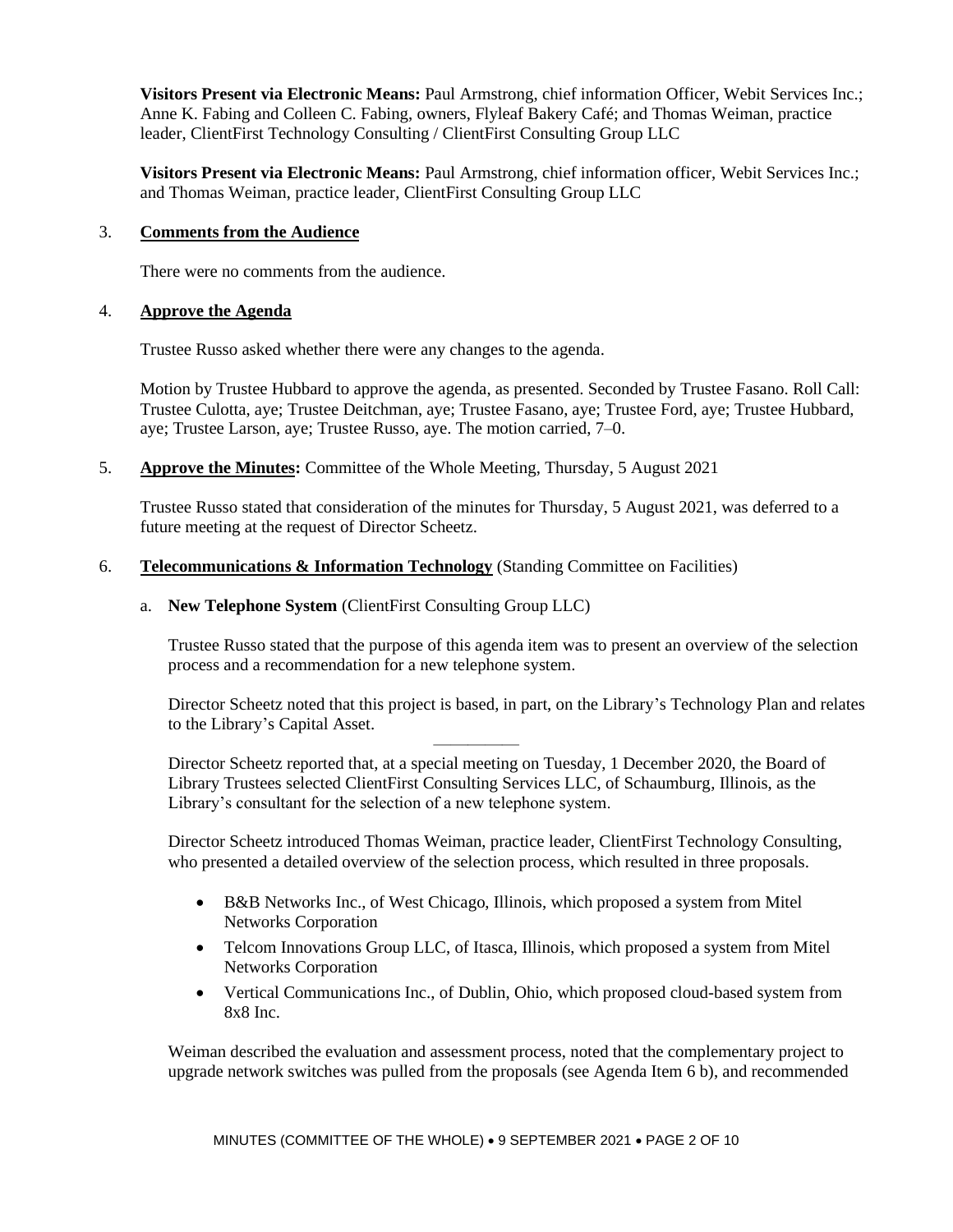the proposal from Telcom Innovations Group LLC for reasons of quality, performance, purchase price, and the lower cost of long-term maintenance. Discussion followed.

In response to a question from Trustee Larson, discussion followed on the life expectancy of cloud versus on-premises telephone systems.

Weiman stated that the new telephone system has a life expectancy of at least  $10-12$  years and will not become obsolete.

In response to a question from Trsutee Russo, discussion followed on features found in the new telephone system that were not possible in the current telephone system.

In response to a question from Trustee Ford, discussion followed on other public libraries that have installed the same system (from Mitel Networks Corporation).

The consensus of the Committee of the Whole supported the proposal from Telcom Innovations Group LLC, as presented.

#### Motion

Motion by Trustee Hubbard to recommend that the Board of Library Trustees

- (1) approve a proposal from Telcom Innovations Group LLC, of Itasca, Illinois, for a new telephone system (manufactured by Mitel Networks Corporation), as presented;
- (2) authorize Director George H. Scheetz to execute a contract with Telcom Innovations Group LLC for this purpose in the amount of **\$48,395.00**; and
- (3) authorize Director Scheetz, in consultation with Trustee Andrew R. Deitchman, as chair of the Standing Committee on Facilities, to act on behalf of the Board of Library Trustees between meetings in relation to time-sensitive issues that may affect the installation of the new telephone system.

Seconded by Trustee Larson. Roll Call: Trustee Culotta, aye; Trustee Deitchman, aye; Trustee Fasano, aye; Trustee Ford, aye; Trustee Hubbard, aye; Trustee Larson, aye; Trustee Russo, aye. The motion carried, 7–0.

The Committee requested Director Scheetz to include this item on the Consent Agenda.

Trustee Russo expressed the Committee's appreciation to Weiman.

#### b. **Upgrade Network Switches** (Webit Services Inc.) (ACTION ITEM) {ROLL CALL VOTE}

Trustee Russo stated that the purpose of this agenda item was to recommend for approval a proposal from Webit Services Inc. for a project to upgrade the Library's network switches.

Director Scheetz noted that this project is based, in part, on the Library's Technology Plan and relates to the Library's Capital Asset Study and Speak Up! Recommendation 3–3, "Maintain the community's investment in the Library building and site by systematically planning to address longterm maintenance needs."

Director Scheetz observed that the new telephone system is contingent (and completely dependent) upon the successful completion of this project to upgrade the Library's network switches.

—————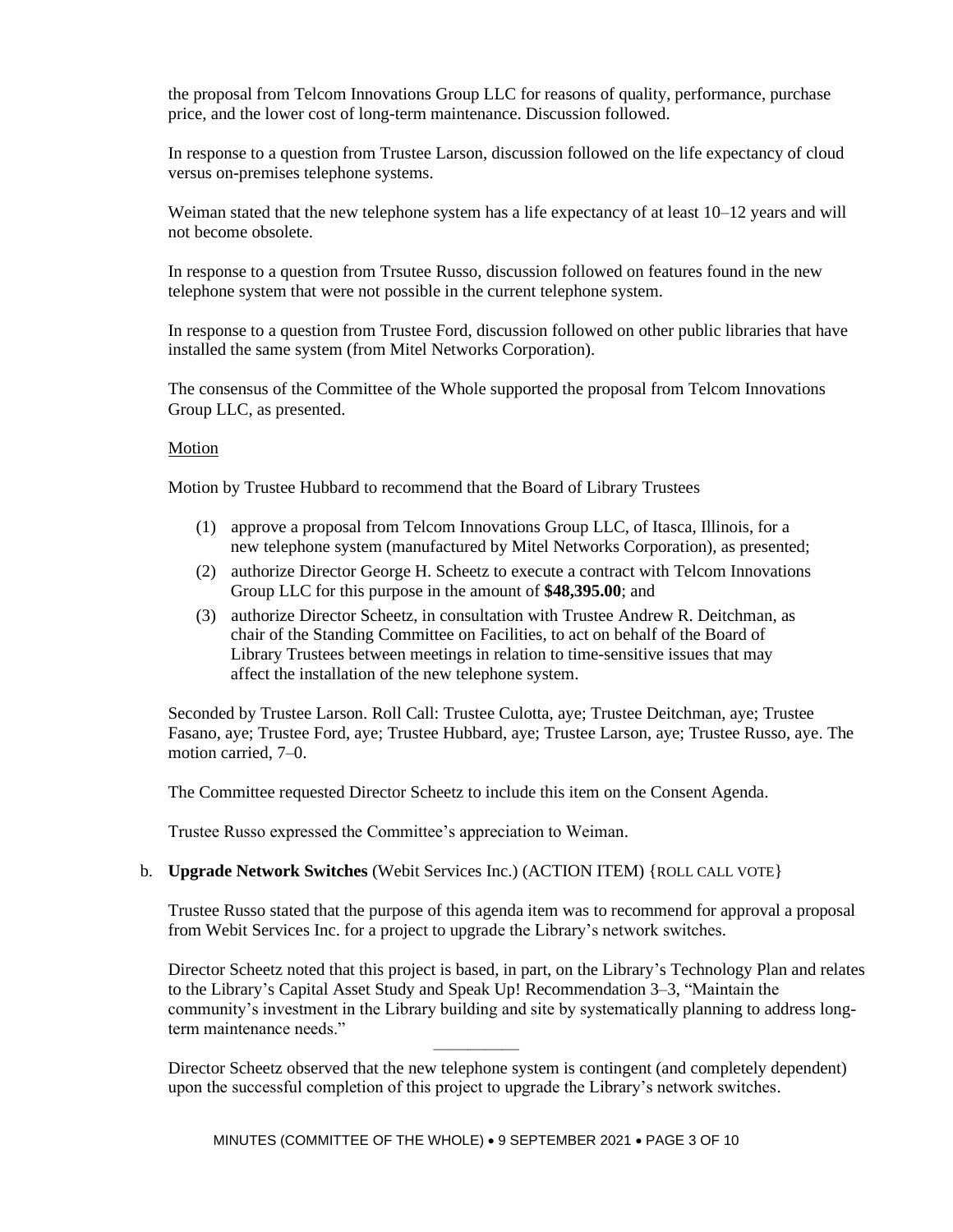Director Scheetz introduced Paul Armstrong, chief information officer, Webit Services Inc., who presented a detailed proposal to upgrade the Library's network switches. In summary:—

## *Challenges*

- The current network switches do not meet the minimum requirements of the new telephone system.
- The configuration and age (10 years) of the current network switches have caused outages in the past and will do so again in the future.

### *Solution*

- Replace all network switches; life expectancy of 5–7 years.
- New network switches would allow for a 50% growth in the Library's network.

## *Timeline*

- Project must be completed prior to installing the new telephone system.
- The target date is the 4th quarter (October–December) 2021.

### *Investment*

- Hardware—\$34,213.79 (one-time cost)
- Labor—\$6,825.00 (one-time cost)
- Warranty and Support—\$1,995.31 (annual cost)

A lively discussion ensued.

As a best practice, Armstrong stated that new network switches are recommended, regardless of the new telephone system.

In response to a question from Director Scheetz, discussion followed on the specifications and cost of the network switches.

Motion by Trustee Deitchman to recommend that the Board of Library Trustees

- (1) approve a proposal from Webit Services Inc., of Naperville, Illinois, for a project to upgrade the Library's network switches, as presented;
- (2) authorize Director George H. Scheetz to execute an agreement with Webit Services Inc. for this purpose in the amount of **\$43,034.10**; and
- (3) authorize Director Scheetz, in consultation with Trustee Andrew R. Deitchman, as chair of the Standing Committee on Facilities, to act on behalf of the Board of Library Trustees between meetings in relation to time-sensitive issues that may affect the installation of the network switches.

Seconded by Trustee Fasano. Roll Call: Trustee Culotta, aye; Trustee Deitchman, aye; Trustee Fasano, aye; Trustee Ford, aye; Trustee Hubbard, aye; Trustee Larson, aye; Trustee Russo, aye. The motion carried, 7–0.

The Committee requested Director Scheetz to include this item on the Consent Agenda.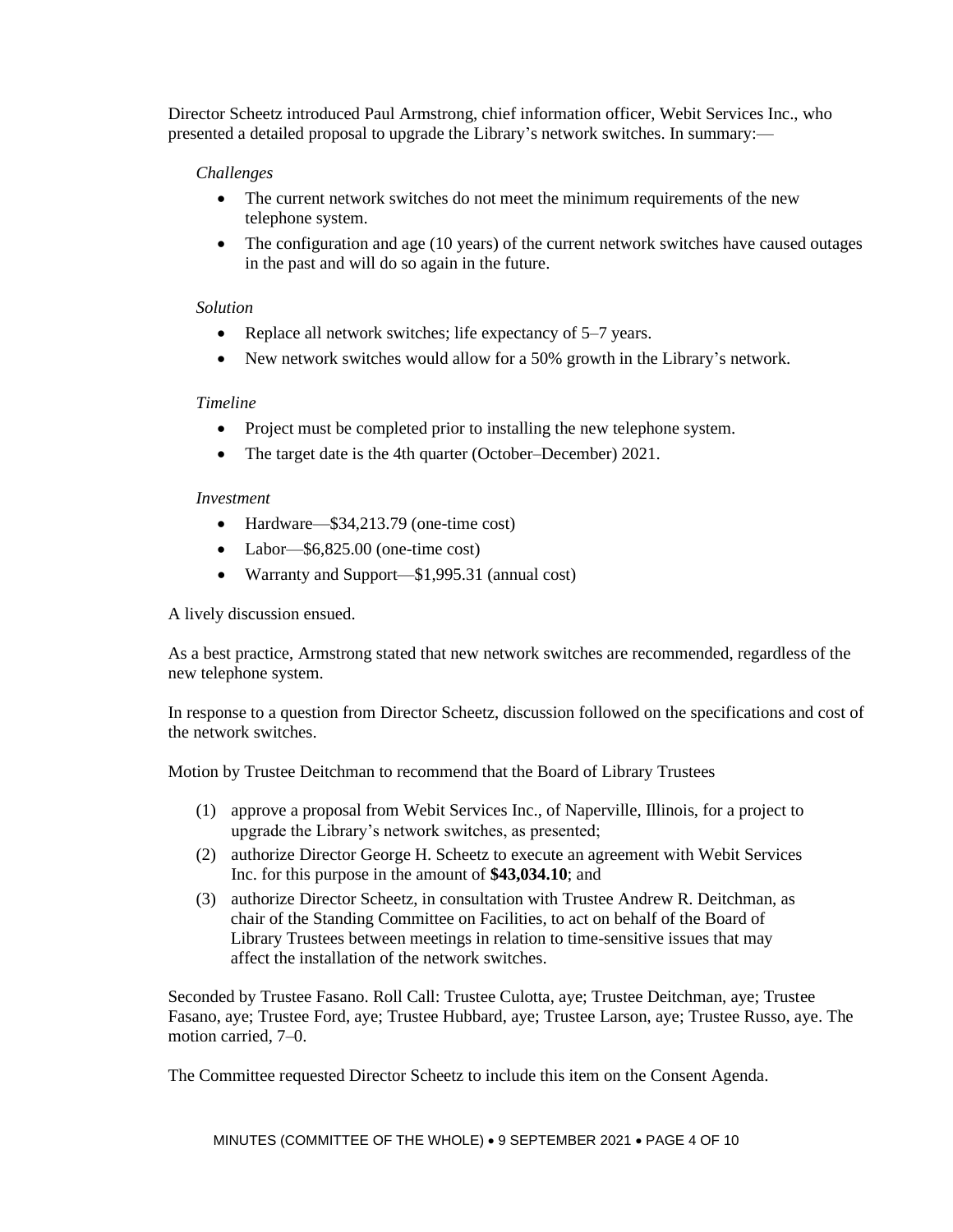- Trustee Russo expressed the Committee's appreciation to Armstrong.
- 7. **Roof Repair** (NIR Roof Care Inc.) (Standing Committee on Facilities)

Trustee Russo stated that the purpose of this agenda item was to review and recommend the approval of a proposal from NIR Roof Care Inc., of Huntley, Illinois, for roof repair services.

Director Scheetz noted that this project is based, in part, on the Library's Master Plan and relates to the Library's Capital Asset Study and Speak Up! Recommendation 3–3, "Maintain the community's investment in the Library building and site by systematically planning to address long-term maintenance needs."

Director Scheetz stated that, as of July 2021, the roof systems have a current life expectancy of 5–7 years. He noted that a repair proposal, including an inspection report (with photographs), was included in the Committee packet. Discussion followed.

In response to questions from Trustee Fasano and Trustee Hubbard, discussion followed on the roof systems and the Library's relationship with NIR Roof Care Inc.

—————

Director Scheetz reported that the roof systems are original. He stated his understanding that the Library has worked with NIR Roof Care Inc., of Huntly, Illinois, for inspection and repair services since "the new building" opened in 2002 and has a high level of confidence in its work.

Motion by Trustee Deitchman to recommend that the Board of Library Trustees approve a proposal from NIR Roof Care Inc., of Huntley, Illinois, in the amount of \$7,230.67, as presented. Seconded by Trustee Hubbard. Roll Call: Trustee Culotta, aye; Trustee Deitchman, aye; Trustee Fasano, aye; Trustee Ford, aye; Trustee Hubbard, aye; Trustee Larson, aye; Trustee Russo, aye. The motion carried, 7–0.

The Committee requested Director Scheetz to include this item on the Consent Agenda.

### 8. **Architectural Services** (Standing Committee on Facilities)

Trustee Russo stated that the purpose of this agenda item was to review a recommendation from the Standing Committee on Facilities vis-à-vis the acceptance of a proposal from Sheehan Nagle Hartray Architects Ltd., of Chicago, Illinois, for architectural services.

Director Scheetz noted that this project fulfills Goal F–1 of the Annual Goal Plan for the Library Director (2019–2020), Objective (a), "Select architect."

Further, this project is based, in part, on the Library's Master Plan and relates to the Library's Capital Asset Study and Speak Up! Recommendation 2–4, "Explore opportunities to repurpose existing spaces to meet changing needs."

Director Scheetz reported that, at its meeting on Thursday, 2 September 2021, the Standing Committee on Facilities approved the following motion.

*Part 1: To rescind the recommendation regarding Product LLC doing business as Product Architecture + Design; and*

—————

*Part 2: To (a) recommend that the Board of Library Trustees accept a proposal from Sheehan Nagle Hartray Architects Ltd., of Chicago, Illinois; and (b) authorize Director Scheetz (in collaboration with the Library's general counsel) to negotiate an agreement with Sheehan Nagle Hartray Architects Ltd. for approval by the Board of Library Trustees.*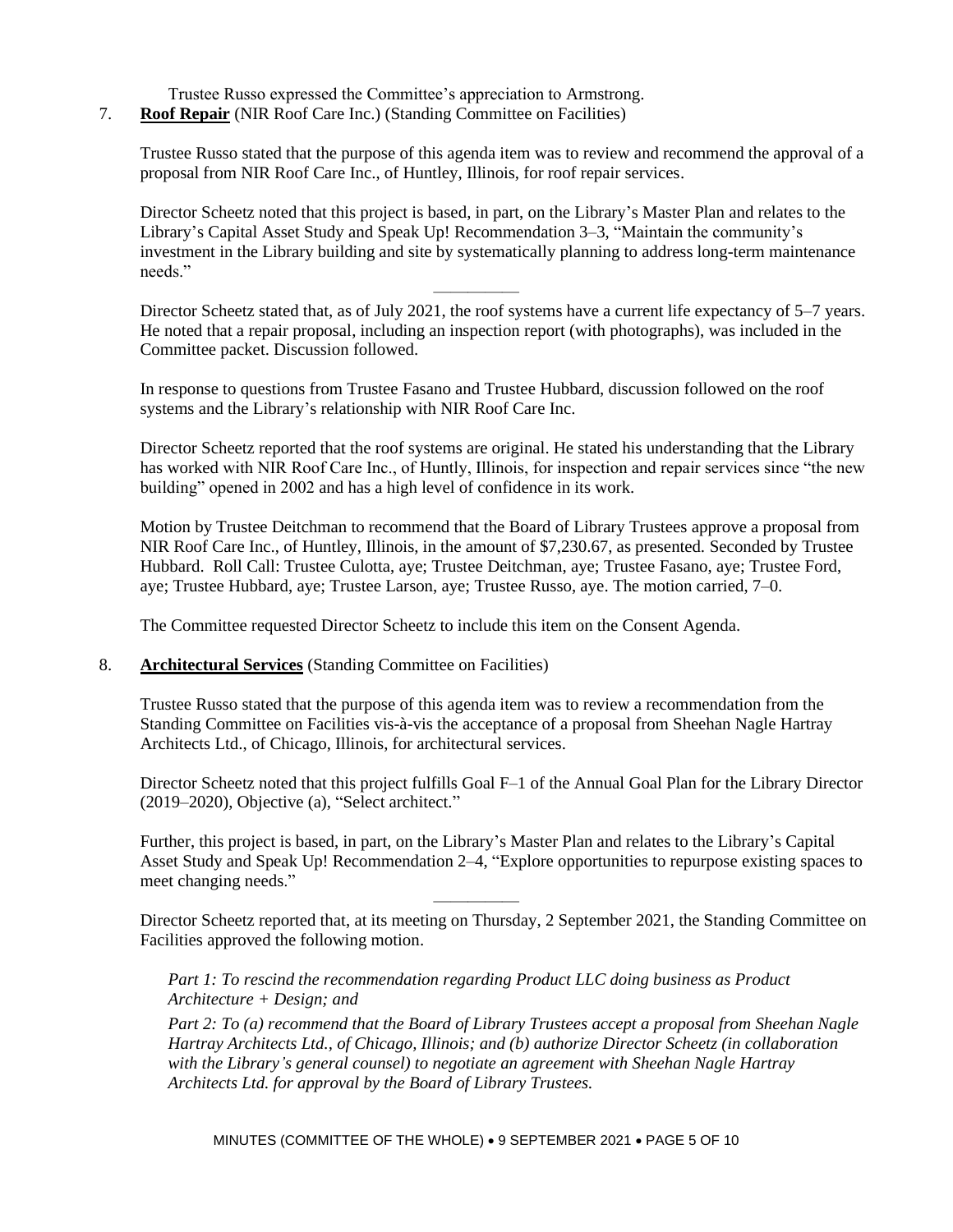Director Scheetz noted that Part 1 is a procedural matter for the Standing Committee on Facilities and requires no further action. If the Committee of the Whole wishes to revise Part 2, then a new motion is required. Otherwise, the recommendation to accept a proposal from Sheehan Nagle Hartray Architects Ltd. will go to the Board of Library Trustees (on the Consent Agenda) for approval.

Director Scheetz yielded the floor to Trustee Deitchman as chair, Standing Committee on Facilities.

Trustee Deitchman presented an overview of the selection process, the initial results, and the subsequent findings, which led to a question of confidence. A lively discussion ensued.

In response to a question from Trustee Hubbard, discussion followed on the selection process.

Director Scheetz reported that the Library originally received 11 statements of qualifications, after which the Library issued a series of Supplemental Questions to gather more information. Unfortunately, one local firm did not reply to the Supplemental Questions and thus removed itself from further consideration.

In response to a question from Trustee Culotta, discussion followed on the maximum fee for Phase One services (\$40,000).

The consensus of the Committee of the Whole supported the recommendation of the Standing Committee on Facilities, which would go to the Board of Library Trustees for approval. As noted previously, no further action was required by the Committee of the Whole.

Trustee Russo expressed his appreciation to the gathered assembly for a good discussion and gave kudos to Trustee Deitchman for leading a thoughtful process and looking out for the Library's best interests.

Trustee Deitchman gave kudos to the staff team for its investment in the project.

## 9. **A Lease for the Operation of a Café at the Batavia Public Library** (Flyleaf Bakery Café LLC) (Standing Committee on Policy)

Trustee Russo stated that the purpose of this agenda item was to recommend for approval a new lease with Flyleaf Bakery Café LLC, of St. Charles, Illinois.

Director Scheetz noted that the Flyleaf Bakery Café, owned and operated by Anne K. Fabing and Colleen C. Fabing, of St. Charles, Illinois, was selected as the result of a request for proposals (RFP) and subsequent interview process.

He reported that the proposed new lease was derived from the original lease developed by Attorney Roger A. Ritzman in 2005, which was revised and updated by Attorney Mark A. Ritzman, then reviewed and amended in collaboration with the proposed new lessee. Discussion followed.

Anne K. Fabing stated that she and her daughter are excited to launch their new business.

Motion by Trustee Larson to recommend that the Board of Library Trustees approve a new lease with Flyleaf Bakery Café LLC, as presented. Seconded by Trustee Culotta. Roll Call: Trustee Culotta, aye; Trustee Deitchman, aye; Trustee Fasano, aye; Trustee Ford, aye; Trustee Hubbard, aye; Trustee Larson, aye; Trustee Russo, aye. The motion carried, 7–0.

The Committee requested Director Scheetz to include this item on the Consent Agenda.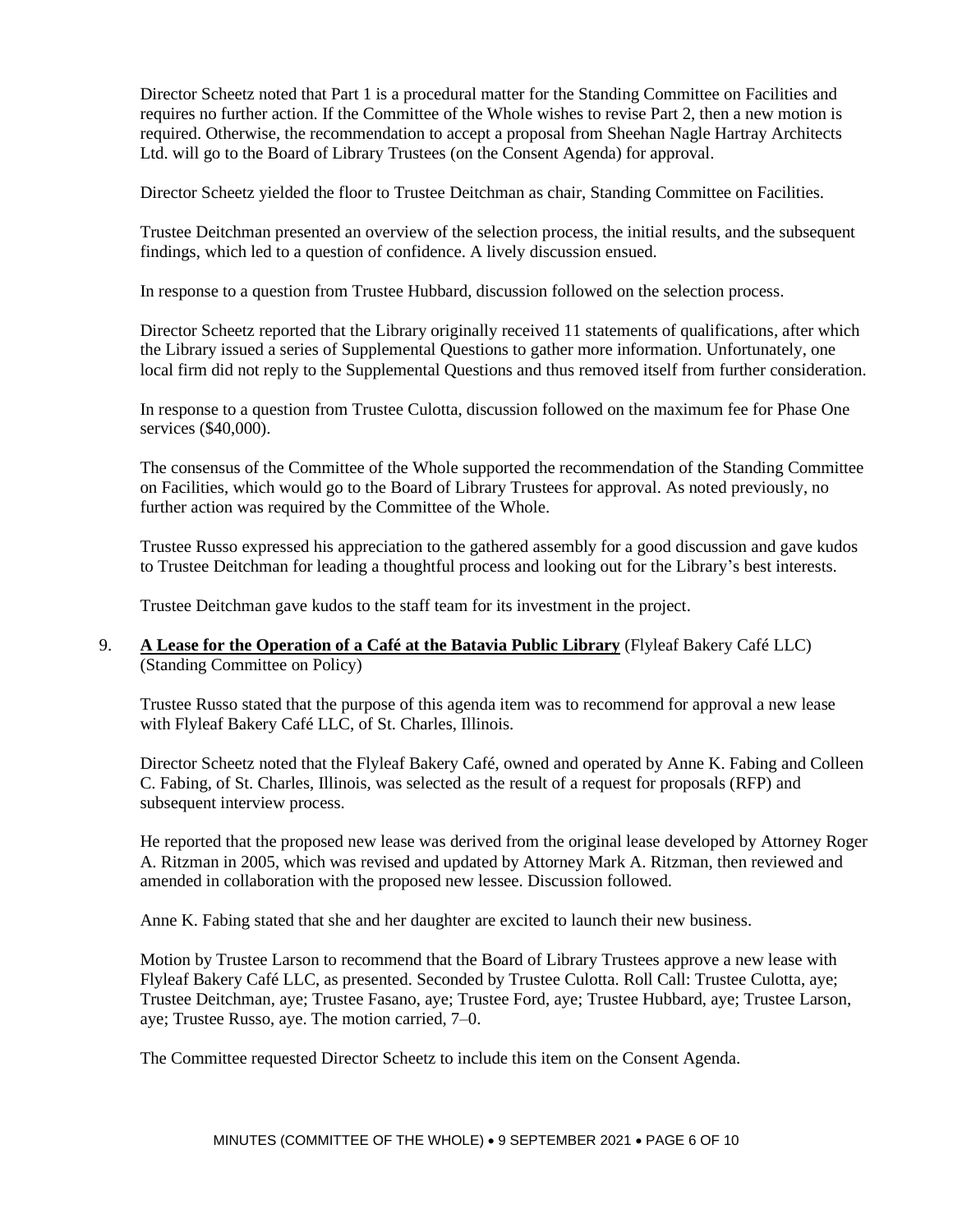## 10. **Policy on 3D Printing** (Standing Committee on Policy)

Trustee Russo stated that consideration of the "Policy on 3D Printing" was deferred to a future meeting at the request of Director Scheetz.

#### 11. **Comments from the Committee of the Whole**

**It's Pie!** Trustee Larson expressed her appreciation to Trustee Hubbard and Joanne C. Zillman, the Library's Deputy Director / Youth Services Manager, for serving as judges at the recent Pie Bake-Off in support of the Batavia Mothers' Club Foundation.

**Reception for Library Leader** (19 September 2021): Trustee Russo reminded everyone that the reception to recognize Jo Ann Smith as a Library Leader was scheduled for Sunday, September 19, at 2:00 p.m., in the Founders Room.

**Library Card Sign-Up Month:** Trustee Russo noted that September is Library Card Sign-Up Month and encouraged everyone to find something new at the Library.

**Mobile Application:** Trustee Culotta expressed enthusiasm for the SWAN mobile app and was excited to reserve books using her mobile telephone.

#### **Friends of the Batavia Public Library**

- Trustee Ford reported a change on the Friends Board, which (in August) elected Nicholas "Nick" Caltagirone as president to succeed to Carlene L. Hougen.
- Trustee Ford announced that the next Book Sale was scheduled in the Friend*Space* on Saturday, 11 September 2021, with all new material.

### 12. **Future Agenda Items**

In the absence of separate committee meetings, this report is provided for purposes of information and planning.

#### a. **Facilities Issues** (Trustee Deitchman, *Chair*)

*The focuses of Facilities Issues are building & grounds, technology, and related policies and services. Such issues generally (but not exclusively) have an internal approach; that is, work is directed to the physical library and its campus.*

- Architectural Services (September 2021)
- Annual Schedule of Capital Projects (September–October 2021)
- Independent Technology Audit
- Technology Plan
- Walk the Property
- Wi-Fi System
- Proper Storage for Paintings and Other Works of Art when Not on Public Display
- Streetscape Project (City of Batavia): Water Street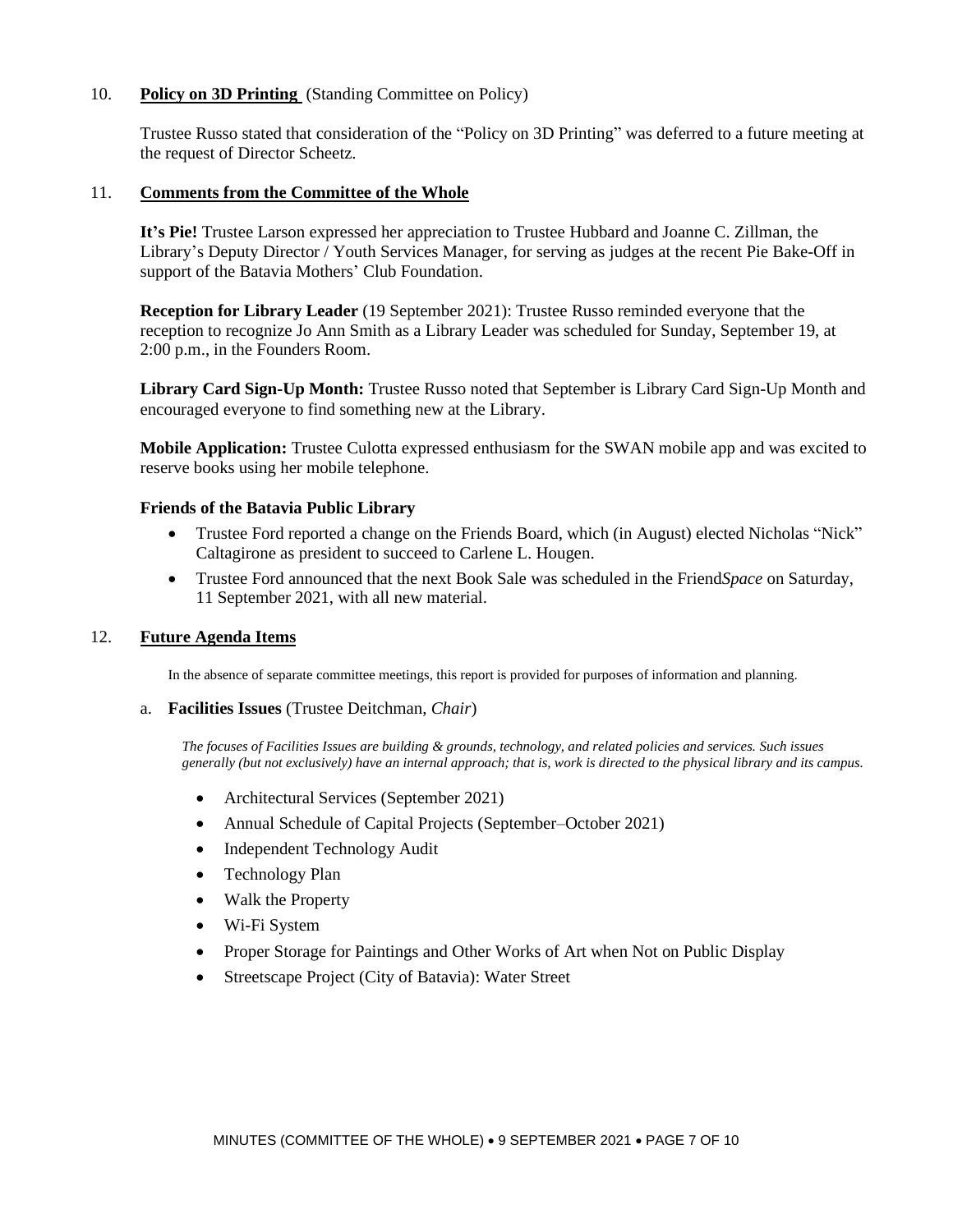### b. **Finance Issues** (Trustee Culotta, *Chair*)

*The focuses of Finance Issues are budget & finance and related policies and services.*

- Note: A schedule of future agenda items is included in the Committee packet for purposes of information and planning.
- Policy on Fines and Fees (October 2021)

#### c. **Outreach Issues** (Trustee Larson, *Chair*)

*The focuses of Outreach Issues are marketing & public relations, community engagement, art, and related policies and services, and Recognition as a Library Leader. Such issues generally (but not exclusively) have an external approach; that is, direct service to users and the community.*

- Technology Advisory Group (TAG)
- Policy on Exhibit Spaces, Bulletin Boards, and Literature Racks
- Telephone for Public Use
- Recognition as a Library Leader (April 2023)

#### d. **Policy Issues** (Trustee Russo, *Chair*)

*The focuses of Policy Issues are human resources, related policies and services, strategic planning, and general policies.*

- Annual Goal Plan for the Library Director for July 2021–June 2022 (September 2021)
- Minimum Wage Law: Transition Plan for Year 4 (October–November 2022)
- Retrospective Review [of the Temporary Closure in Relation to COVID-19 Crisis]
- Succession Plan / Policy on Succession
- Bylaws of the Board of Library Trustees
- Policy on Leave of Absence without Pay
- Organizational Identity: Statement of Purpose (Trust & Track Institute) (April 2021)
- Organizational Identity: Statement of Vision
- Standards for Illinois Public Libraries  $\rightarrow$  DEFERRED INDEFINITELY
- Policy on Reimbursement of Employee Expenses (pursuant to 820 ILCS 115 / 9.5)
- Policy on a Safe and Healthful Workplace
- Self-Appraisal for Board of Library Trustees (April 2022)
- Personnel Complement Detail and Authorized Personnel Strength (June 2022)

#### 13. *Next Meetings or Events*

- *a. Library Card Sign-Up Month, September 2021 — launched in 1987 as a national campaign: "every child should obtain a library card"*
- *b. Sunday before Labor Day, Sunday, 5 September 2021, Library Closed*
- *c. Labor Day (1st Monday in September), Monday, 6 September 2021, Library Closed [F]*
- *d. Regular Library Hours on Sunday Begin (12:00 noon–5:00 p.m.) (Sunday after Labor Day) — Sunday, 12 September 2021*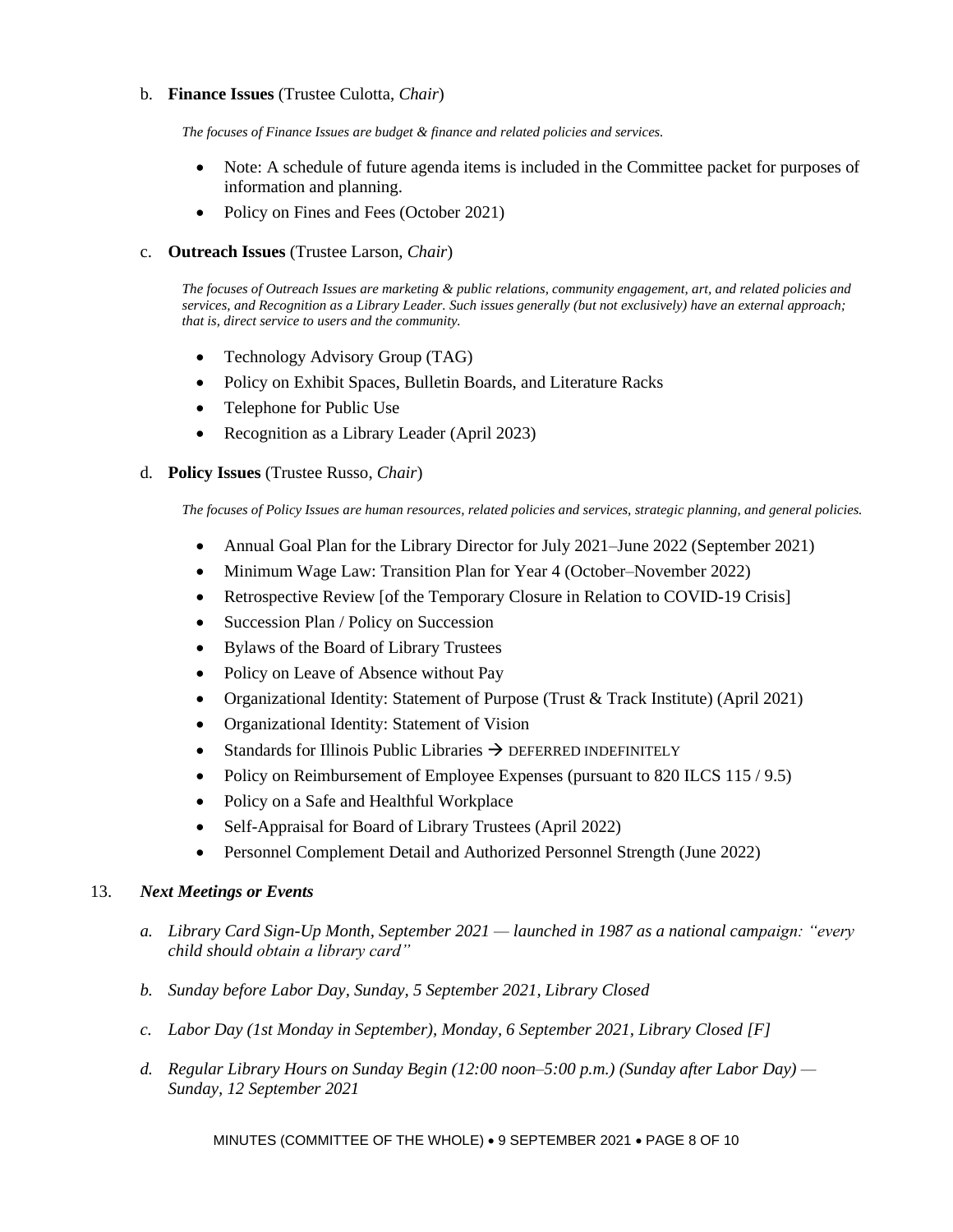- *e. Standing Committee on Policy, Thursday, 16 September 2021, 6:00 p.m., Meeting Will Take Place Via Electronic Means*
- *f. Reception for Library Leader, Sunday 19 September 2021, 2:00 p.m., Founders Room*
- *g. Board of Library Trustees (Regular Meeting), Tuesday, 21 September 2021, 6:00 p.m., Meeting Will Take Place via Electronic Means*
- *h. Banned Books Week: Celebrating the Freedom to Read (40th Annual Observance, 1982–2021), Sunday–Saturday, 26 September–2 October 2021 — 2021 Theme: Books Unite Us. Censorship Divides Us.*
- *i. 155th Anniversary of Library Service in Batavia (October 1866–2021), October 2021*
- *j. TeenTober (formerly Teen Read Week™ in October and Teen Tech Week in March), October 2021 launched in 2019 to celebrate teens and teen services in libraries*
- *k. Board of Library Trustees (Committee of the Whole Meeting), Thursday, 7 October 2021, 6:00 p.m., Meeting Will Take Place via Electronic Means*
- *l. Columbus Day (Observed) (2nd Monday in October), Monday, 11 October 2021, Library Open [F]*
- *m. ILA Annual Conference (Virtual Conference), Tuesday–Thursday, 12–14 October 2021*
- *n. Board of Library Trustees (Regular Meeting), Tuesday, 19 October 2021, 6:00 p.m., Meeting Will Take Place via Electronic Means*
- *o. Board of Library Trustees (Committee of the Whole Meeting), Thursday, 4 November 2021, 6:00 p.m., Meeting Will Take Place via Electronic Means*
- *p. Daylight Saving Time Ends (Standard Time Resumes) at 2:00 a.m. (1st Sunday in November), Sunday, 7 November 2021*
- *q. International Games Week, Sunday–Saturday, 7–13 November 2021 — launched in 2008 to focus on the social and recreational side of gaming*
- *r. Fall Children's Book Week (since 2019), Monday–Sunday, 8–14 November 2021 — "A great nation is a reading nation."—Melcher — 2021 Theme: Reading Is a Superpower [Note: In a story fraught with irony, the original Children's Book Week was moved from November to May in 2008.]*
- *s. Veterans Day, Thursday, 11 November 2021, Library Open [F]*
- *t. Board of Library Trustees (Regular Meeting), Tuesday, 16 November 2021, 6:00 p.m., Meeting Will Take Place via Electronic Means*
- *u. Thanksgiving Eve, Wednesday, 24 November 2021, Library Closed at 5:00 p.m.*
- *v. Thanksgiving (4th Thursday in November), Thursday, 25 November 2021, Library Closed [F]*
- *w. Day after Thanksgiving, Friday, 26 November 2021, Library Open*

MINUTES (COMMITTEE OF THE WHOLE) • 9 SEPTEMBER 2021 • PAGE 9 OF 10